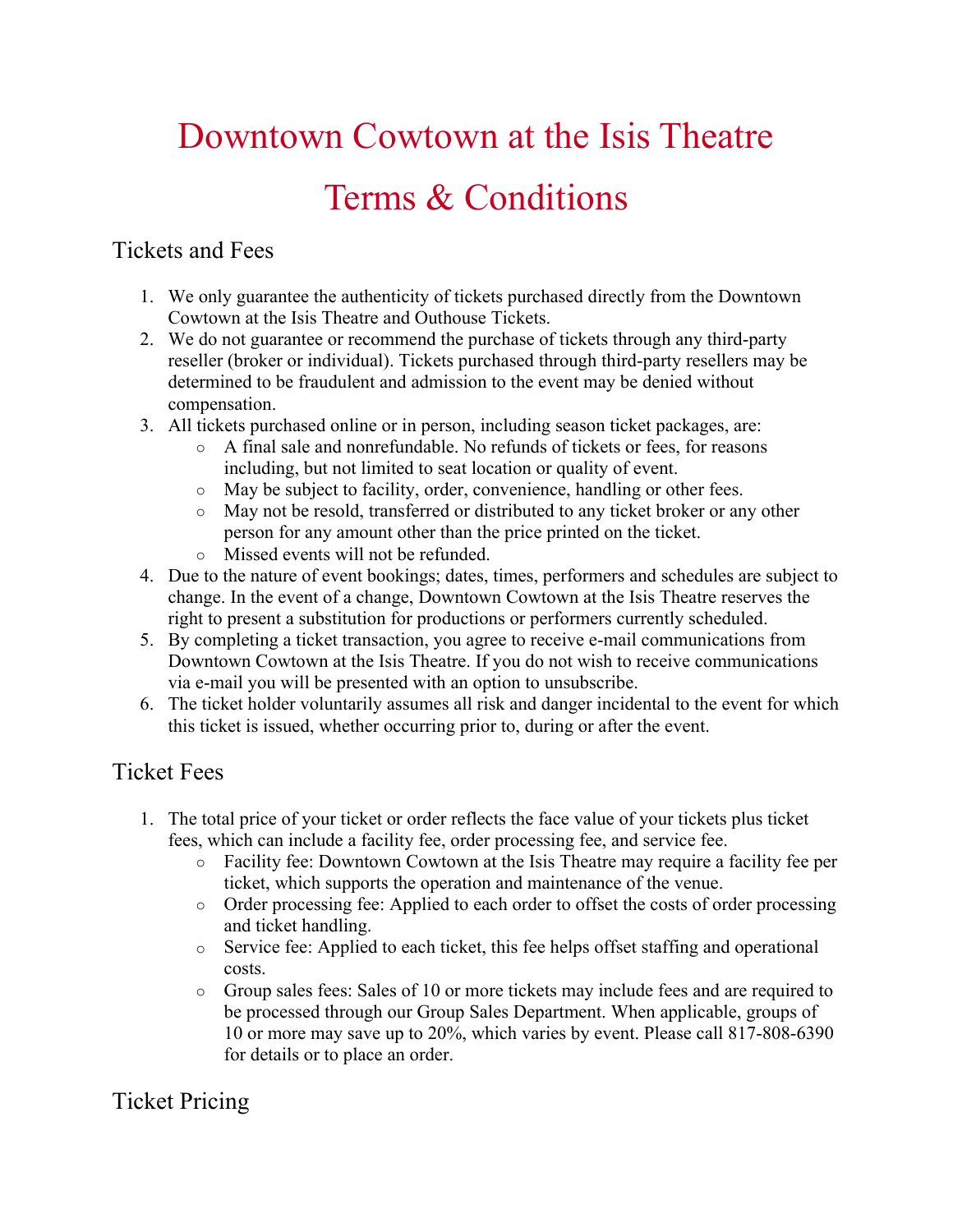- 1. Ticket prices and fees are subject to change at any time without notice:
	- o Pricing is established and approved by each show. Ticket prices are dynamically priced. Show capacity, day of week, time, sales promotion and market demand may impact pricing.
	- o Pricing adjustments are not pre-determined and may occur at any time.
	- o Ticket prices may decrease below the initial ticket price, but we do not offer price adjustments or refunds. As with all our tickets, all sales are final and nonrefundable.
- 2. We have the right to cancel any sale and refund you the full amount paid, including all fees if:
	- o The amount you pay for a ticket is incorrect because of an error in price posted on our website or otherwise communicated to you.
	- o If you are able to purchase tickets on our website prior to the scheduled on-sale or presale date.
	- o If you are able to purchase a ticket that was not intended to be released for sale.
	- o A website, transactional or human error occurred.

#### Ticket Exchanges

- 1. Ticket exchanges are subject to availability and not available for all events.
- 2. When allowable, tickets may be exchanged to another event of the same production for an additional per-ticket fee.
- 3. Any exchange may incur a ticket price difference due to event date, seating section or ticket pricing, which is separate from the per-ticket exchange fee, that is due at the time of the exchange. No refunds will be given for exchanges to a lower priced event or seating section.

#### Ticket Resale

1. Downtown Cowtown at the Isis Theatre prohibits the unlawful resale or attempted unlawful resale, counterfeit or copy of tickets in order to protect the public from fraudulent activity. We reserve the right to seize and cancel tickets without compensation as well as restrict or deny ticket purchasing privileges to anyone that we determine to be, or has been, in violation of our policy. You are responsible for complying with all applicable resale laws.

#### Series Ticket Packages

1. Series ticket packages are purchased, issued and seated subject to the policies and regulations of Downtown Cowtown at the Isis Theatre. By purchasing season tickets, you agree and accept all Terms and Conditions of Sale. Allocation of seats for all series ticket packages are made from, and are subject to, available seat locations as determined by Downtown Cowtown at the Isis Theatre. Downtown Cowtown at the Isis Theatre, in its sole discretion, reserves the right for any reason whatsoever to change the seat location assigned to the season ticket holder.